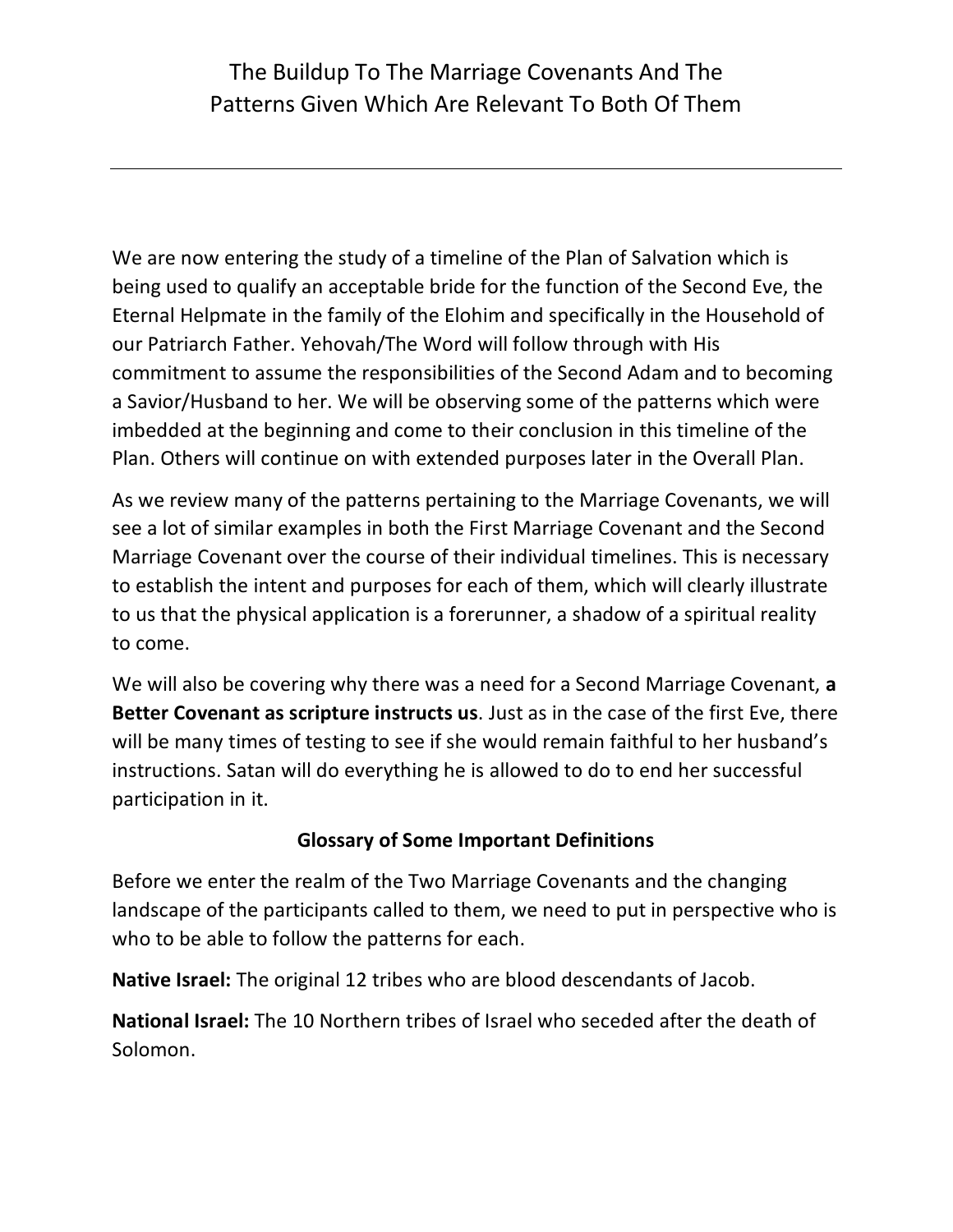**National Judah:** The 2 southern tribes of Judah and Benjamin with their capital at Jerusalem and one family from Levi.

**Jews of Judah:** The first reference to "Jew" in scripture is when Israel was warring with the Jews. This one throws a lot of people for a loop thinking all of Israel are Jews. However, that is not the truth, nor does it have any factual basis for it. These Jews are only from the tribes of Judah and Benjamin, direct blood descendants.

**Jews of Judaism:** This class of people do not have to have any blood of Judah or Benjamin in them. **They are termed "Jews" because they follow the tenets of Judaism**, which is a roll out of the Oral Traditions of the Elders, which morphed into Mishnaic traditions which were written down, and finally into Talmudic traditions and all their arguing and fighting for dominance over all other opinions.

This is, and will be, a fascinating study into the mysteries of the Elohim which we are to be stewards of, as Paul instructs us repeatedly.

*1 Cor 4:1-2 So, let a man think of us as simple attendants of Christ/Messiah and stewards of the mysteries/hidden truths of God/Elohim. And the rest, it is sought among stewards that one be found faithful.*

So, let's start this chapter with some of these mysteries being revealed to us to give us a foundation as to what we will be looking into as to the Marriage Covenants and the physical participants in them.

There is only one account in the entirety of the Bible which instructs us in the sequence of events of the two Marriage Covenants and the participants being called to it. We will review that first which will give you, the reader, an understanding of some of the timeline we will be studying. It is no accident it was given to us by the Bridegroom in the format of a parable. Never lose sight of why a parable was used by our Savior/Husband.

*Matthew 13:34-35 Jesus spoke all these things in parables to the crowds; and He did not speak to them without a parable; so that it would be fulfilled what was spoken by the prophet, saying: I will open My mouth* (Whose Mouth? My mouth, Yehovah's when He would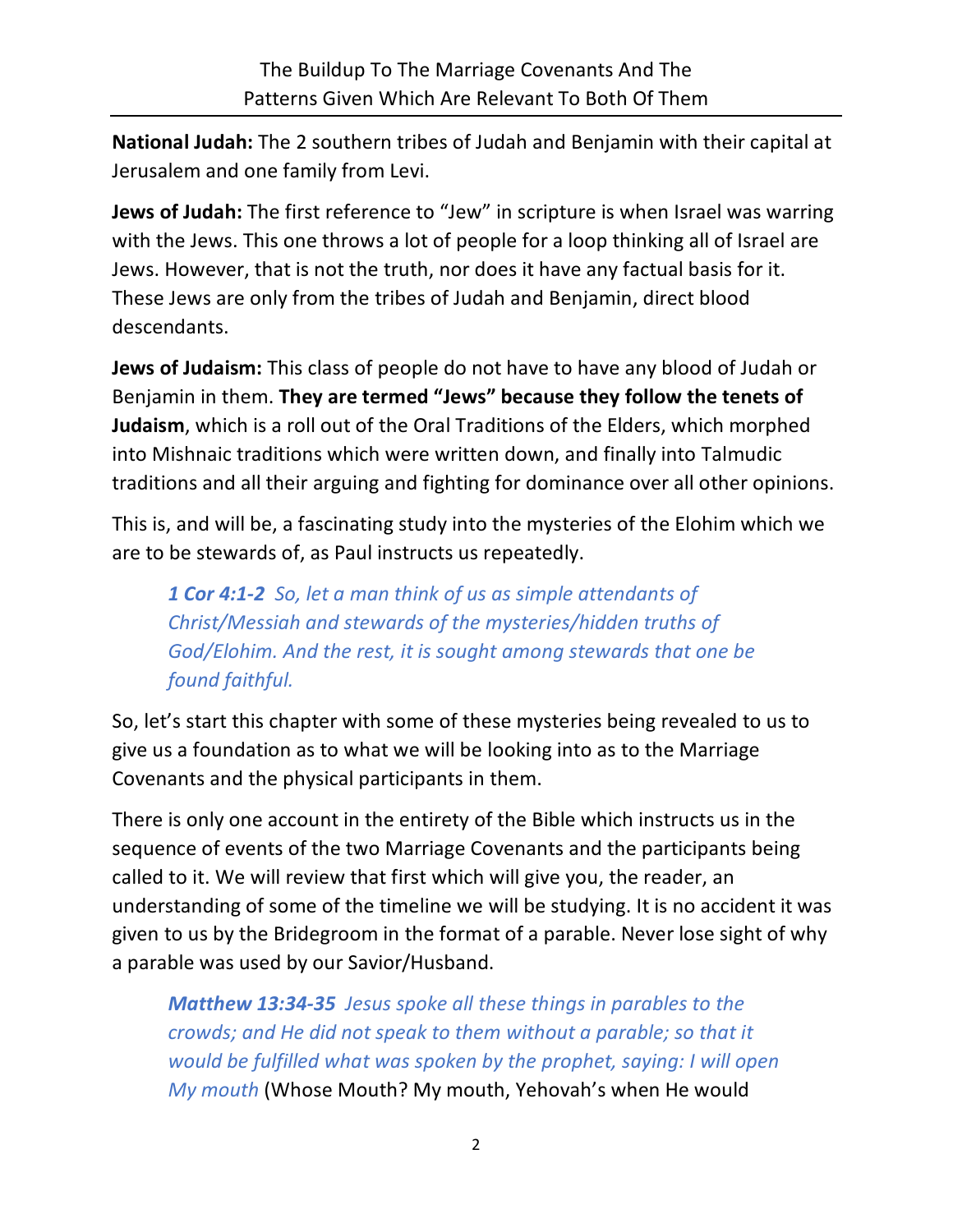come in the flesh) *in parables; I will reveal things hidden from the foundation of the world.* (Patterns and Goals)

*Mark 4:10-12 And when He was alone* (from the crowds) *those around Him, the twelve, asked Him about the parable. And He said to them,* (the twelve, not all) *to you* (once again not the all) *it has been given* (by Father) *to know the mystery* (hidden truth) *of the Kingdom*  (the notion of the foundation of the spiritual Royal Power and Plan) *of God/Elohim. But to these, those* (the crowd) *outside, all things are being given in parables, that seeing, they may see and not perceive; and hearing they may hear but not understand, lest they should convert* (from Judaism and the treacherous ways of it and return to their Marriage Covenant vows) *and sins be forgiven.*

This is a major point of instruction from our Savior/Husband while He was in the flesh. He is stressing here a shift in the participants in the timeline of the Marriage Covenants. Those who were outside were the descendants of the Jews of the Nation of Judah. That is, the tribes of Judah and Benjamin. They were never divorced like the Nation of Israel had been. We will be covering their treacherous ways and activities as they are spelled out in scripture later in the study. **After the death of John, the Baptist, their timeline to repent of their errors was concluded.** Only those who had remained faithful to the terms and conditions of the FMC were allowed to finish qualifying under and in them. **It was now the transition time (for) the calling of the Gentile nations, from every tribe and tongue of them**. They were now being called, in fact, seized at all the exits of the highway of mankind.

*Luke 16:16 The Law and the Prophets were* (used) *until John* (the time allotted for them to help them to repent of their ways)*; from then on the kingdom of God/Elohim is being preached, and every man*  (no longer just the Nations of Israel and Judah) *is being seized to be in it.*

These are all simple understandings of the participant timelines in the Plan as pertaining to the Marriage Covenants. The following scriptures given in a parable, give us a very clear understanding of this great mystery of hidden truth set before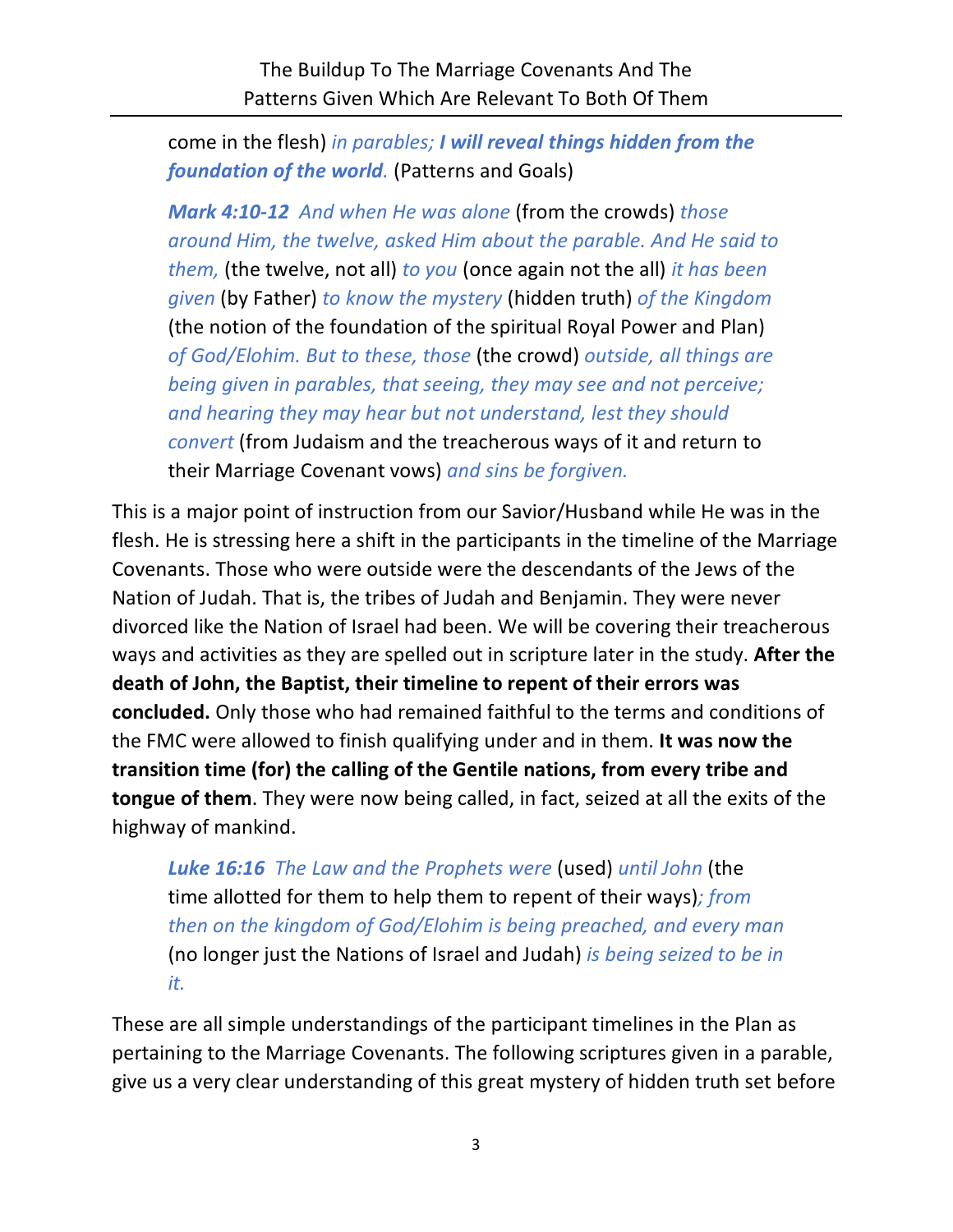the foundation of the world. The Elohim have lots of contingency plans to keep things moving forward on the right path to an acceptable conclusion.

Before we get to chapter 12 of Exodus and examine all the pertinent activities in the relationship which was expected between Native Israel and Yehovah prior to the consummation of the First Marriage Covenant, let's take a look at a synopsis of Native Israel's activities and actions which led to them being separated into 10 Northern tribes and 2 Southern tribes. This is valuable knowledge in understanding a large section of the timeline of the Plan. In Jeremiah, we can find a wealth of knowledge.

*Jer 3:1 They say, if a man sends away his wife and she goes from him and will be for another man, will he return to her again?* (Emphasis here on him doing the returning to her) *Would not the land be greatly defiled by that? But you play the whore with many lovers, yet you return back to Me, says Yehovah.*

There is a timeframe in which Yehovah her Husband will take her back but she needs to get it rolling. Then He will be a Savior to her in accepting her back. The door is not open forever in a Husband/wife relationship under the terms and conditions of the First Marriage Covenant.

*Jer 3:2-3 Lift up your eyes on the bare heights and see if there is a place you have not lain with another. By the highways* (of the nations) *you have sat waiting for them, like an Arab in the wilderness. And you have defiled the land with your fornications and with your evil. Thus, the showers are withheld, and the late rain has not been given. And the forehead of a woman who is a whore is on you; yet you refuse to be ashamed.*

Vivid and clear! A marriage relationship where she played the whore and didn't try to hide it. She did not fake loyalty and faithfulness to her Husband. He used the physical promised blessings to her as a means of getting her to repent and return to Him. However, to no avail. She was done with Him in a marriage commitment because she lusted like a stallion in the wilderness for other lovers. As a merciful Husband, He will always want the best for her even though it could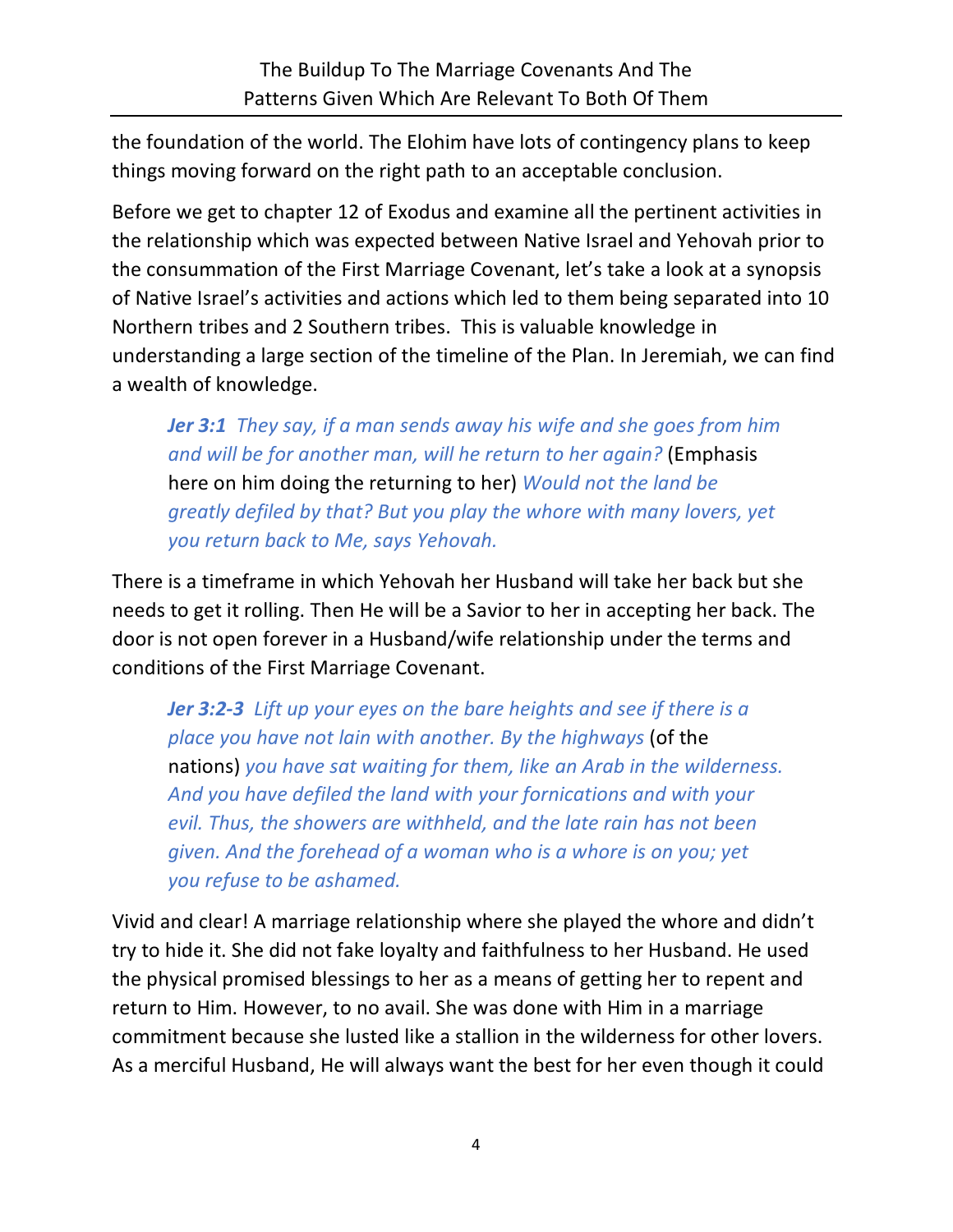no longer be in a relationship of marriage. So, later in the Plan that mercy will come into full view.

*Jer 3:4-5 Will you not cry to Me from this time forward; my Father; the gentle guide of my youth. Will He remain angry forever? Or will He hedge it* (keep it in) *to the end? Behold, you have spoken, and you have done all the evil things that you could.*

Let's jump ahead in the chapter for a moment to see this new relationship addressed in more detail.

*Jer 3:19-20 But I said: how can I put you among the sons, and give you a pleasant land, a beautiful inheritance among the multitude of nations? And I said You shall call Me, my Father; and you shall not turn away from Me* (in that relationship) *as you surely did as a treacherous wife departs from her companion, as you have dealt with Me, O daughter of* (Native) *Israel, says Yehovah.*

Here we have Yehovah/The Word/Christ/Messiah giving us instruction as to one of the segments in the future timeline of the Plan of Salvation. This is the daughter of Native Israel who consisted of the 10 Northern tribes who formed the Nation of Israel in their apostacy under Jeroboam and the two golden calves they worshipped after separating from Judah and Benjamin, who became known as the Nation of Judah. His love for them is endless and He has made a way where they could still share in the family relationship as children. Thus, they will no longer be calling Him Husband but Father just as the prophet Isaiah instructs us in his book and in chapter 9 and verse 6. He tells us one of Yehovah/The Word/Jesus' titles will be **everlasting Father**. Not in competition with the Father, but One who has children of His own as a result of the union between He and His bride in the Patriarch Fathers household. This is just a simple answer to the questions of Jeremiah 3:4-5. There is a lot more information contained here for the entire Plan but we will just focus on the two entities who were betrothed and married to Him under the terms and conditions of the First Marriage Covenant (FMC). Verses 6-11:

*Jer 3:6-9 Yehovah also said to me in the days of Josiah the king, have you seen what apostatizing Israel has done? She has gone up on*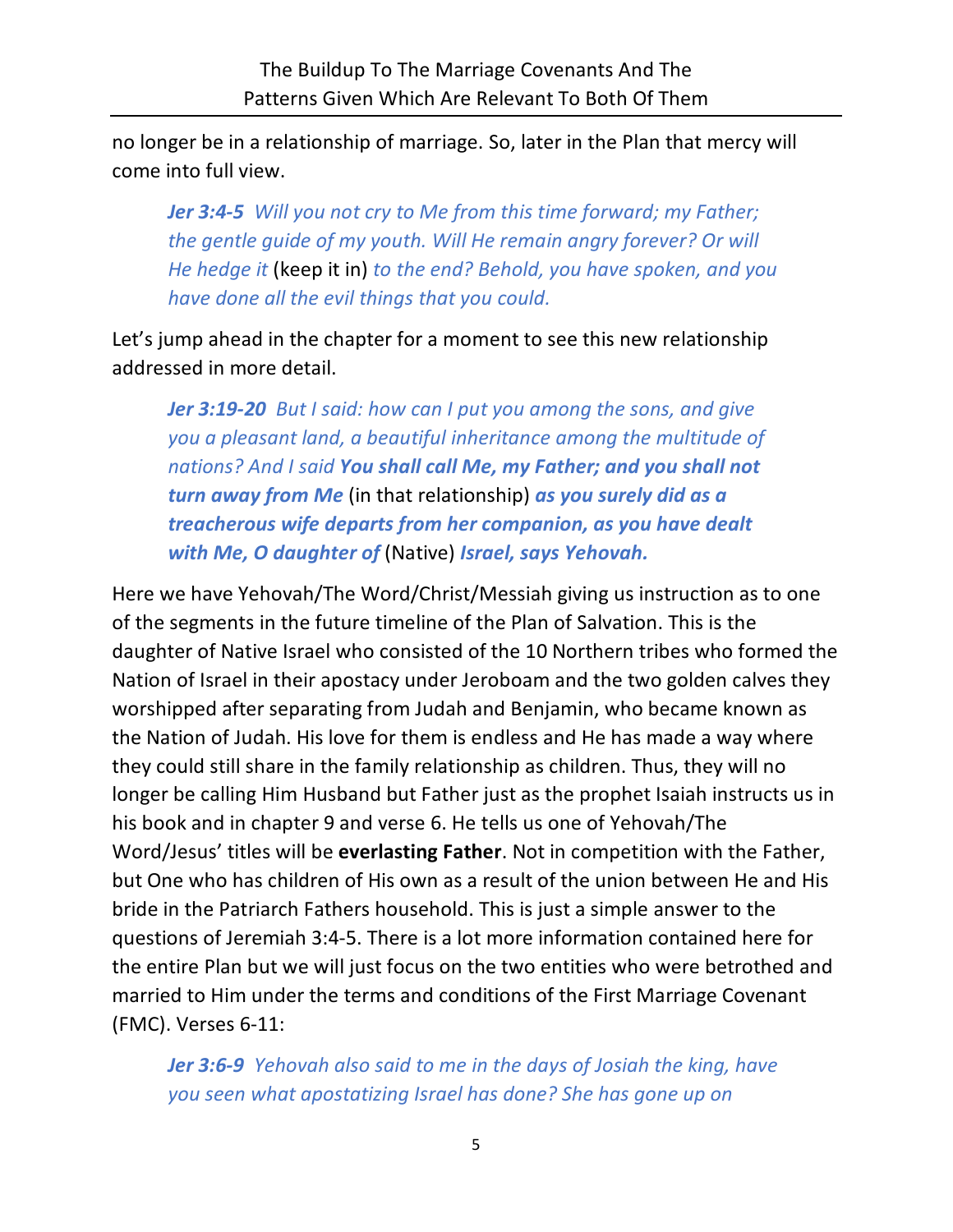The Buildup To The Marriage Covenants And The Patterns Given Which Are Relevant To Both Of Them

*every high hill* (the high places) *and under every green tree* (the groves)*, and has fornicated there. And after she has done all these things will she return to Me? But she did not return.* (He held out for it to happen, but time is up) *And her treacherous sister Judah saw it.*  (O yes, she did, and she saw how stupid Israel acted in her eyes by not trying to fake a relationship) *And when I saw all the causes which apostate Israel committed in adultery, I sent her away with a divorce document I gave her detailing her whoring ways. Yet her treacherous sister Judah did not fear, but she went and whored herself also. And it happened, as a result of the folly of her whoredom that she also defiled the land and fornicated with stones and with trees.* (Objects of worship made from them.)

It is important to note here how Yehovah looks at this type of behavior of worshipping another whom she was not married to. He typifies it in the language and terms of illicit sex. The gift of sex given to a man and a woman is the physical underpinning of being One with another. Two beings coexisting in the well-being of each other which will produce others to also share in it. It was to be used to instruct mankind about the relationship the Elohim had shared for eternity. **Oneness is Their goal for all of us, to share in the same goals and outlook in an environment of peace and harmony**. Satan had influenced National Israel into completely abrogating her responsibility in such a sacred relationship.

*Jer 3:10-11 And yet for all this, her treacherous sister Judah has not turned to Me with her whole heart, but in pretense* (of a faithful marriage relationship)*, says Yehovah. And Yehovah said to me, the apostate Israel has justified herself more than treacherous Judah.*

What an indictment leveled against the tribes of Benjamin, Judah, and some of Levi here. They are the Biblical Jews of the Nation of Judah recorded in the First Marriage Covenant scriptures. We will address who they have become later. It is obvious that National Israel was divorced for her reckless filthy activities, but the Nation of Judah was not divorced so that prophecies could be fulfilled later in the Plan. This is an important aspect to being able to understand the mystery of the Bride and her Savior/Husband. But now onto the reading of Matthew 22.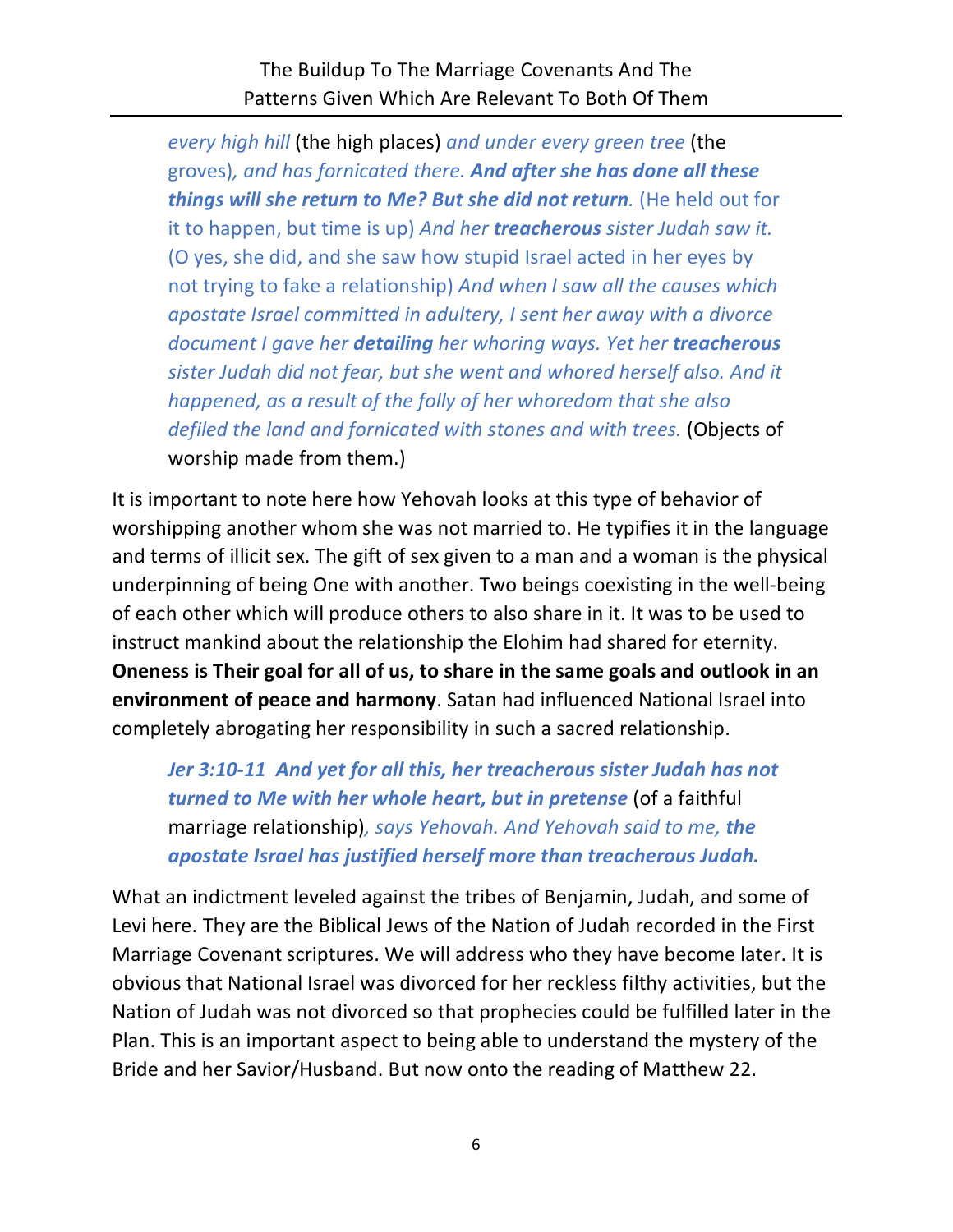The Buildup To The Marriage Covenants And The Patterns Given Which Are Relevant To Both Of Them

*Mat 22:1-6 And answering Jesus again spoke to them in parables*  (what is the purpose for speaking in parables? So many will not understand, only those whom it is given to do so, Luke 8:10)*, saying: The Kingdom of heaven is compared to a man, a king, who made a wedding feast for his son. And he sent his slaves* (Moses and Aaron) *to call those who were being called to the wedding feast: but they did not desire to come* (Native Israel)*. Again, he sent other slaves* (the Prophets)*, saying, tell the ones written to* (now only the Nation of Judah)*, behold, I have prepared my supper; my oxen, and the fatlings are killed, and all things are ready: come to the wedding feast. But none cared, they went away one to his own field, and one to his merchandising* (Jews of Judaism)*. And the rest seized his slaves, insulted, and killed them.* 

*Mat 23:30-31 And you say, if we had been in the day of our fathers, we would not have been partakers with them in the blood of the prophets.* (as they were about to murder Christ the Son)*. So, you witness against yourselves, that you are the sons of those who murdered the prophets.*

*Mat 22:7-11 And hearing, the king became angry. And sending his armies, he destroyed those murderers, and burned their city.* (The Jews of Judaism and Jerusalem) *Then he said to his slaves, indeed, the wedding feast is ready, but those who had been written to* (Israel and Judah) *were not worthy. Therefore, go onto the exits of the highways and call to the wedding feast as many as you may find. And going out onto the highways, those slaves* (Apostles) *gathered all, as many as they found* (Gentiles)*, both evil and good.* (Why both evil and good? For most of us Gentiles were not in a classification of "good" when we were called, were we? Most of us needed the blood of Christ applied to us, and a water baptism death, before the old us could get to that stage in our calling) *And the wedding feast was filled with reclining guests. And the king coming in to look over those reclining, he saw a man there who had not invested in a wedding garment*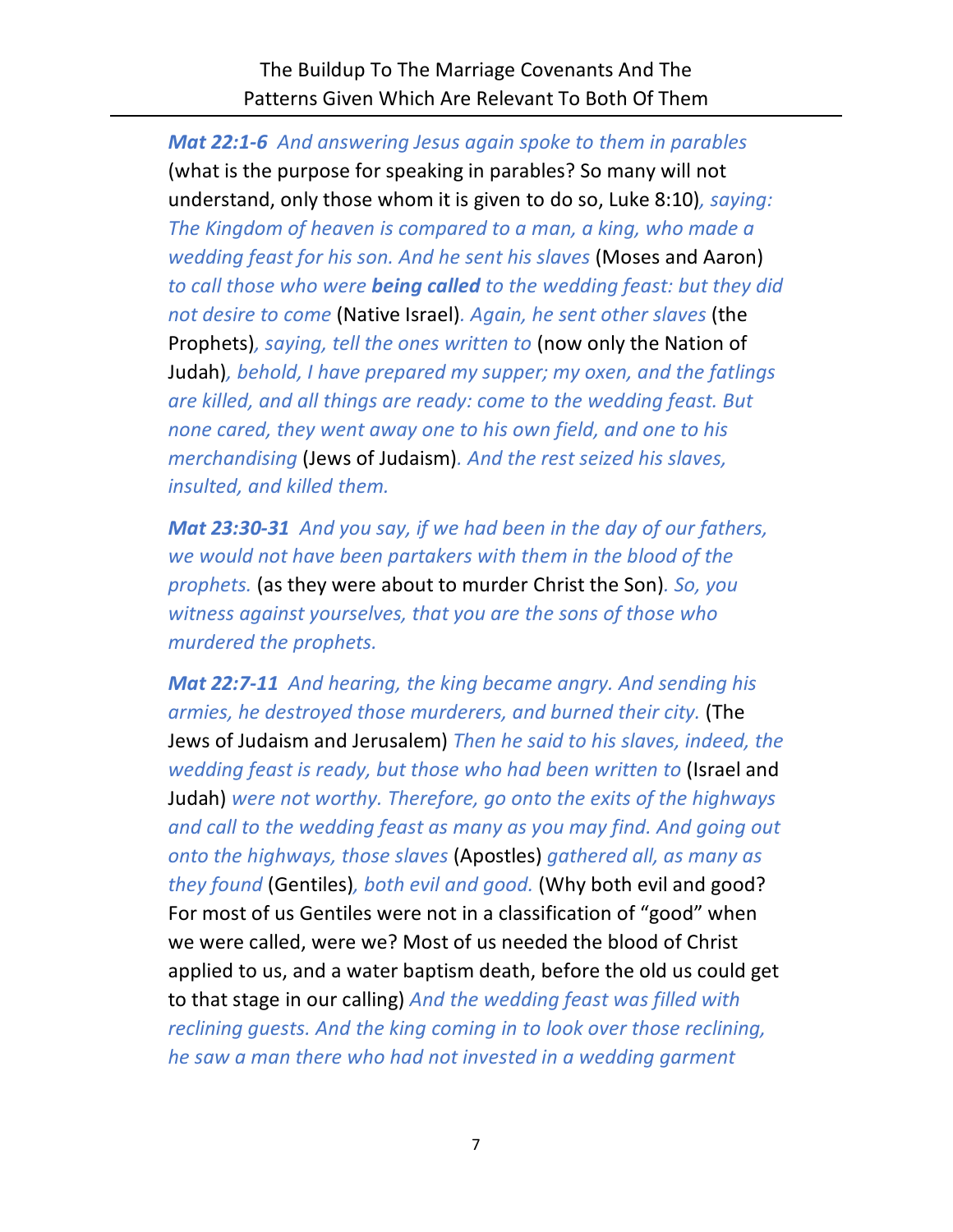*Rev 19:8 And to her it was granted to be arrayed in fine linen, pure and bright, for the fine linen is the righteous acts of the saints.*

*Mat 22:12-14 And he said to him, Friend, how did you come in here not having* (put the time into securing) *a wedding garment? But he was silent. Then the king said to the servants, bind his feet and hands, take him away, and throw him out into the outer darkness, and there shall be the weeping and gnashing of teeth. For many are called, but few are chosen.*

*Luke 13:28 There will be weeping and gnashing of teeth when you see Abraham, Isaac, and Jacob, and all the prophets, in the Kingdom of God, but you yourselves thrust outside.*

*Pro 31:29 Many daughters have done well, but you excel them all.*

What are the 3 steps in qualifying to become the Bride of the Son?

*Rev 17:14 These will make war with the Lamb, and the Lamb will overcome them, because He is Lord of lords, and King of kings: and the ones with Him are the called, chosen, and faithful ones.*

*Revelation 12:11 And they overcame him* (Satan) *by the blood of the Lamb, and by the word of their testimony, and they did not love their lives to the death.*

We are going to cover this entire process in this study in the upcoming chapters focusing on the wedding feast: of the participants who were betrothed to Christ/Messiah under the terms and conditions of both Marriage Covenants. And yes, there will be many, many patterns coming full circle as we do. Patterns we have previously examined at the time of their conception and infancy.

By the time we get to the twelfth chapter of Exodus we can clearly see a pattern of duality; with Moses being used in the First Marriage Covenant with Native Israel and Paul with the calling of the Gentiles to the Second Marriage Covenant. Both Covenants had some similar terms and conditions as well as some different ones.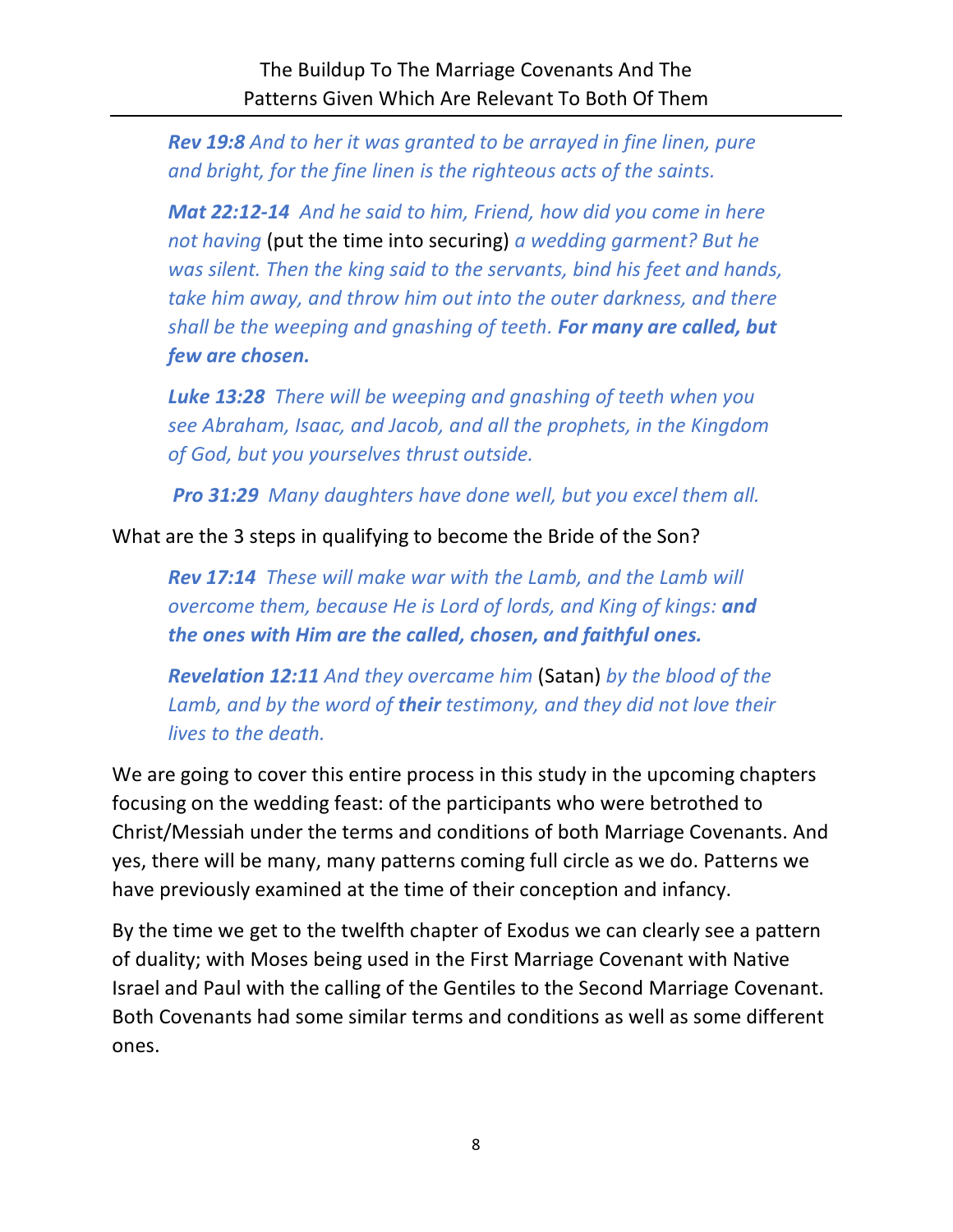Moses was used to introduce the El of Abraham, Isaac, and Jacob to the apostate descendants of them. After Jacob's death, his sons and their successive generations fell further from the knowledge of the Elohim and in particular; of Yehovah, and His relationship with their fathers. Over the course of some four hundred and thirty years they assimilated deeper and deeper into the culture of Egypt as to its gods and mores in society.

As we have read in **Exodus 6:2-3** Moses even had to tell them the name of the El of their fathers which was Shadday El, a Covenant name being descriptive of the relationship shared between them and of the responsibilities of His part in it. He then instructed Israel that in their Covenant, His name would be Yehovah (or any way you wish to spell YHVH). This name was reflective of what would be the essence of their relationship with Him, "**Giver of eternal life**." To be able to understand the depth of this relationship, they would need to prove themselves to be faithful and obedient to the terms and conditions of it.

After Moses had visually established who Yehovah was, not just through words but through His mighty deeds and works over Pharaoh and Egypt, it was time to move forward with the basics of the relationship as they are spelled out and patterned in the moedim; the annual appointed times of meeting with both of the Elohim, the two Eternal Beings we know as Father and Son under our Covenant terms and conditions.

Moses was also assigned the task and function of betrothing an acceptable bride to Yehovah/The Word/Christ/Messiah. This had and would further prove to be a formidable task. Paul had the same task and function under our Marriage Covenant terms and conditions. However, at that time, Paul was introducing us to whom our Husband was and had been so we could better understand the mystery surrounding it. We are also introduced to the other member of the Elohim who we call Father for we first must be His children to be able to marry after His kind. **That is a Covenant change made clear so we would not follow in the error of Judaism, which by the way; was, and is not, the religion of Moses.** Judaism insists Father Elohim was their God. Yet Christ/Messiah says no, He was not and is not.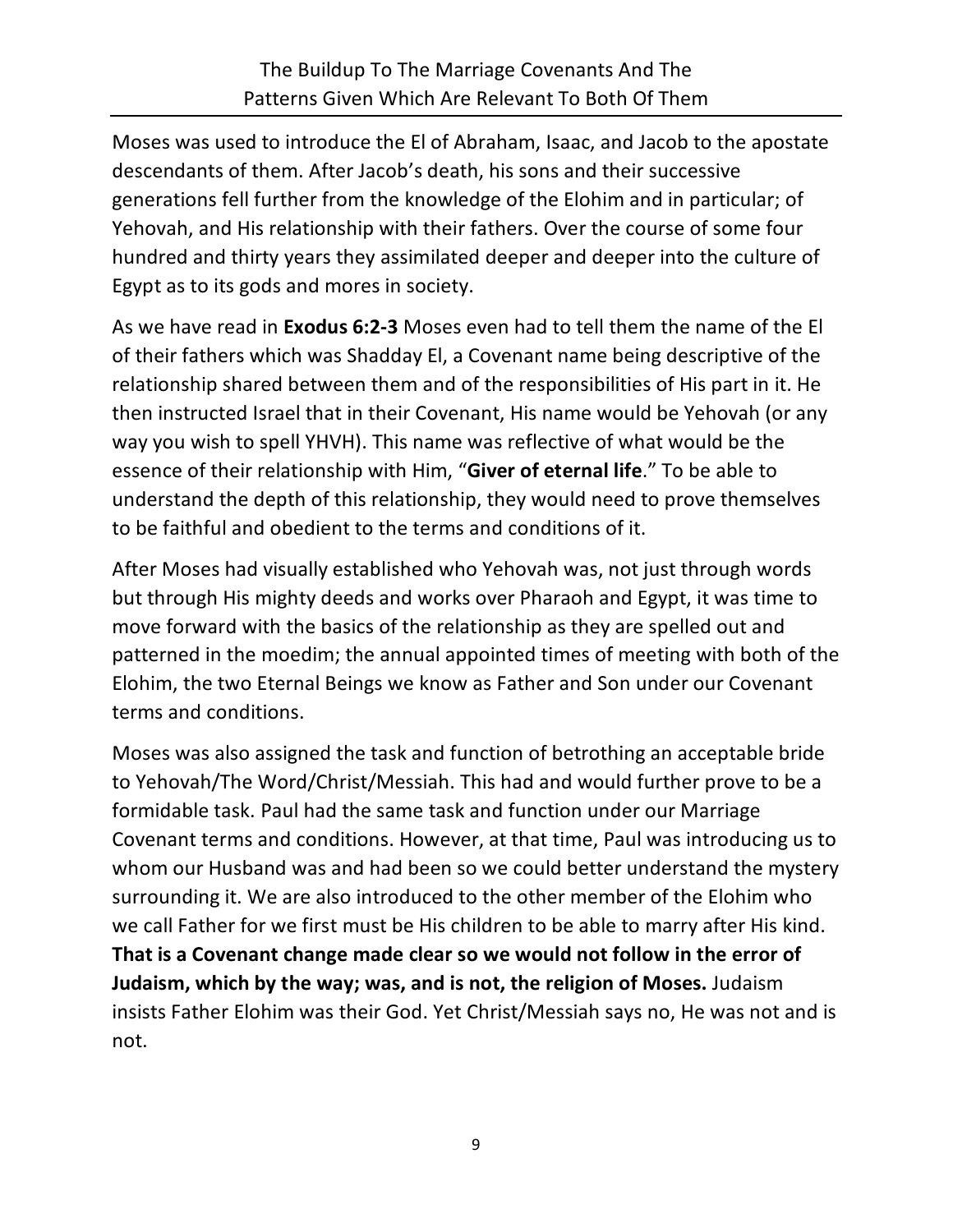*John 8:52-59 Then the Jews* (of Judaism) *said to Him, now we know that you have a demon. Abraham died, and the prophets, and you say, if anyone keeps My words, he will never ever taste death. Are you greater than our father Abraham who died?* (remember He had just told them in verse 44 that their father was the devil) *And the prophets died! Whom do you make yourself to be? Jesus answered, If I glorify Myself, My glory is nothing* (for it was in the Father's bosom John 1:18) *it is My Father who glorifies Me, who you say is your God. But you have not known Him;* (did you get that, not known Him ever!)*; but I know Him, and if I say that I do not know Him, I would be a liar like you.* (that's not polite!) *But, I know Him, and I keep His word. Your father Abraham leaped for joy that he should see My day, and he saw and rejoiced. Then the Jews* (of Judaism) *said to Him, you are not yet 50 years, and have you seen Abraham? Jesus said to them, truly, truly, I say to you, before Abraham came into being I AM. Then they took up stones that they might throw them at Him…"*

Why? Because He just told them He was the El of the Elohim who had been the interactive God with Abraham and of his descendants. Thus, they wanted to stone Him for blaspheming their false traditions in Judaism. Judaism today, as well as many who call themselves enlightened Christians, fall for the same deception of Satan as to whom is who of the Elohim, and as to who functions as what through the timeline of the Plan. It is probably good to give a quick Biblical definition of what a "Jew" was during the time of Christ/Messiah as well as today. **Forget the myth of all Jews are of Judah's blood.**

*Mark 7:1-4 And the Pharisees and some of the Scribes were assembled to Him, having come down from Jerusalem* (their sphere and seat of power)*. And seeing some of His disciples eating with unclean hands, that is unwashed hands* (according to their prescribed manner) *they found fault.* (If you can't get the Teacher, go after his disciples so you can associate Him with error, pure politics) *For the Pharisees and ALL THE JEWS do not eat unless they wash the hands with the fist, holding the traditions of the elders* (found nowhere in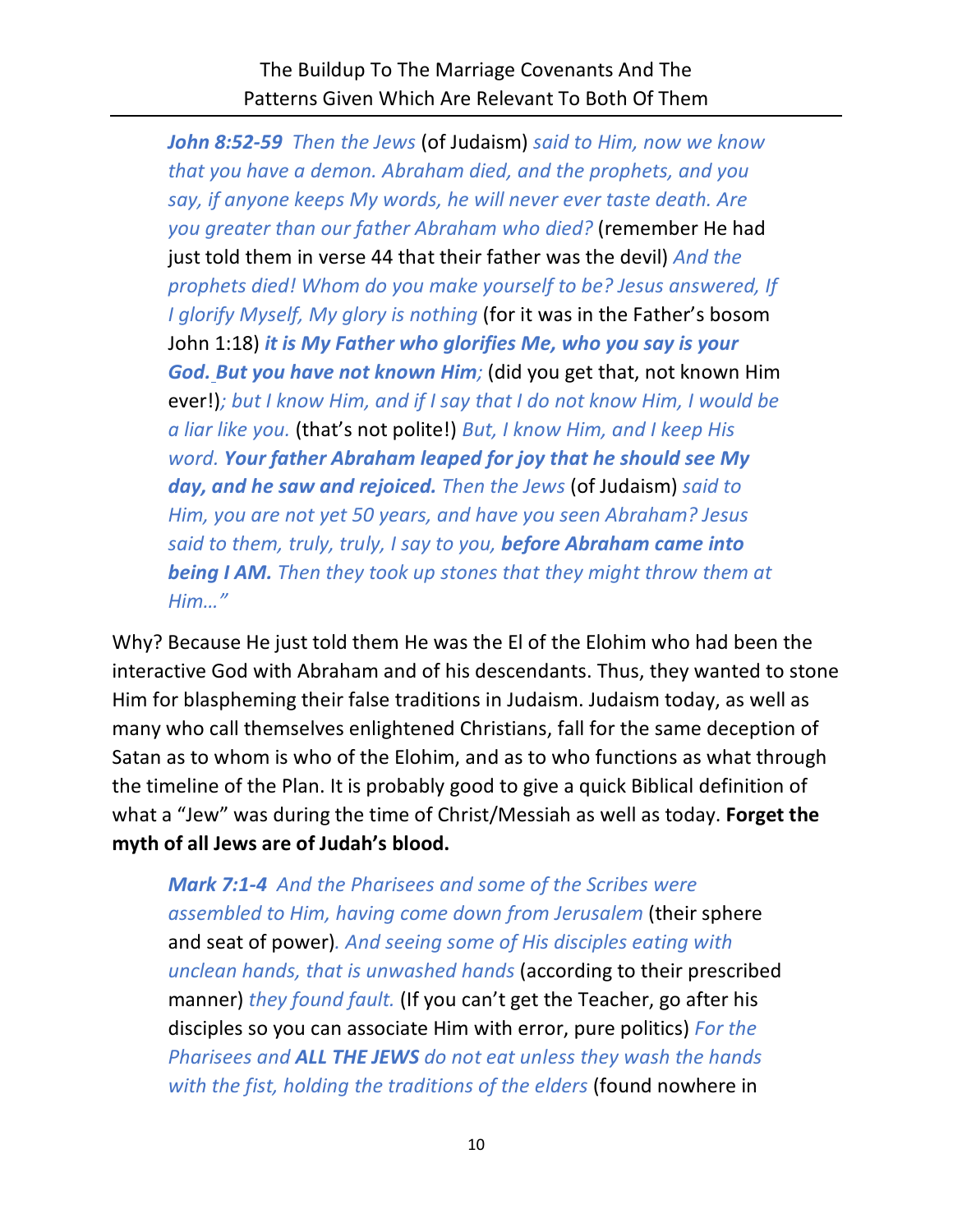scripture or in the instructions of Moses)*. And coming from the market, they do not eat unless they wash themselves. And there are MANY OTHER THINGS which they received* (from their erroneous elders) *to hold: washings of cups, and of utensils, and of bronze vessels, and couches.*

Please observe how they in their own words define what a Jew is. **One who follows the traditions of the elders and not the commands of God, or Moses for that matter.** That is why Christ/Messiah says what He does in Matthew 23 just before He rebukes the Scribes and the Pharisees over and over again.

*Mat 23:1-3 Then Jesus spoke to the crowd and to His disciples, saying, the Scribes and the Pharisees settled into* (correct translation of what they had done #2523) *Moses' seat. Then all things, whatever they tell you to keep* (according to Moses)*, keep and do. But! Do not do according to their works* (Judaism/traditions of the elders) *for they say, and do not do."* (Hypocrites!)

But watch how Christ/Messiah further separates their religion from the very word of God.

*Mark 7:5-9 Then the Pharisees and the Scribes questioned Him, why do your disciples not walk according to the traditions of the elders, but eat bread with unwashed hands* (according to our ritualistic method)*? And answering He said to them, well did Isaiah prophesy of you, HYPOCRITS* (not nice again, bad Christ/Messiah)*; as it is written: this people honors Me with the lips, but their heart is far from Me, teaching as doctrines the commandments of men. Forsaking the commandments of God, you hold the traditions of men: washings of utensils and cups, and MANY OTHER SUCH THINGS you do like this. And He said to them, do you do well in setting aside the commandments of God so that you may keep your traditions?*

Our Savior goes on to contrast what they teach and observe as to what Moses taught and observed. **Judaism is not the religion of Moses**, so please do not let anyone lead you astray on that point. Also, to be considered a Jew in Christ's time one had to follow a prescribed set of rules of the Pharisees in their deluded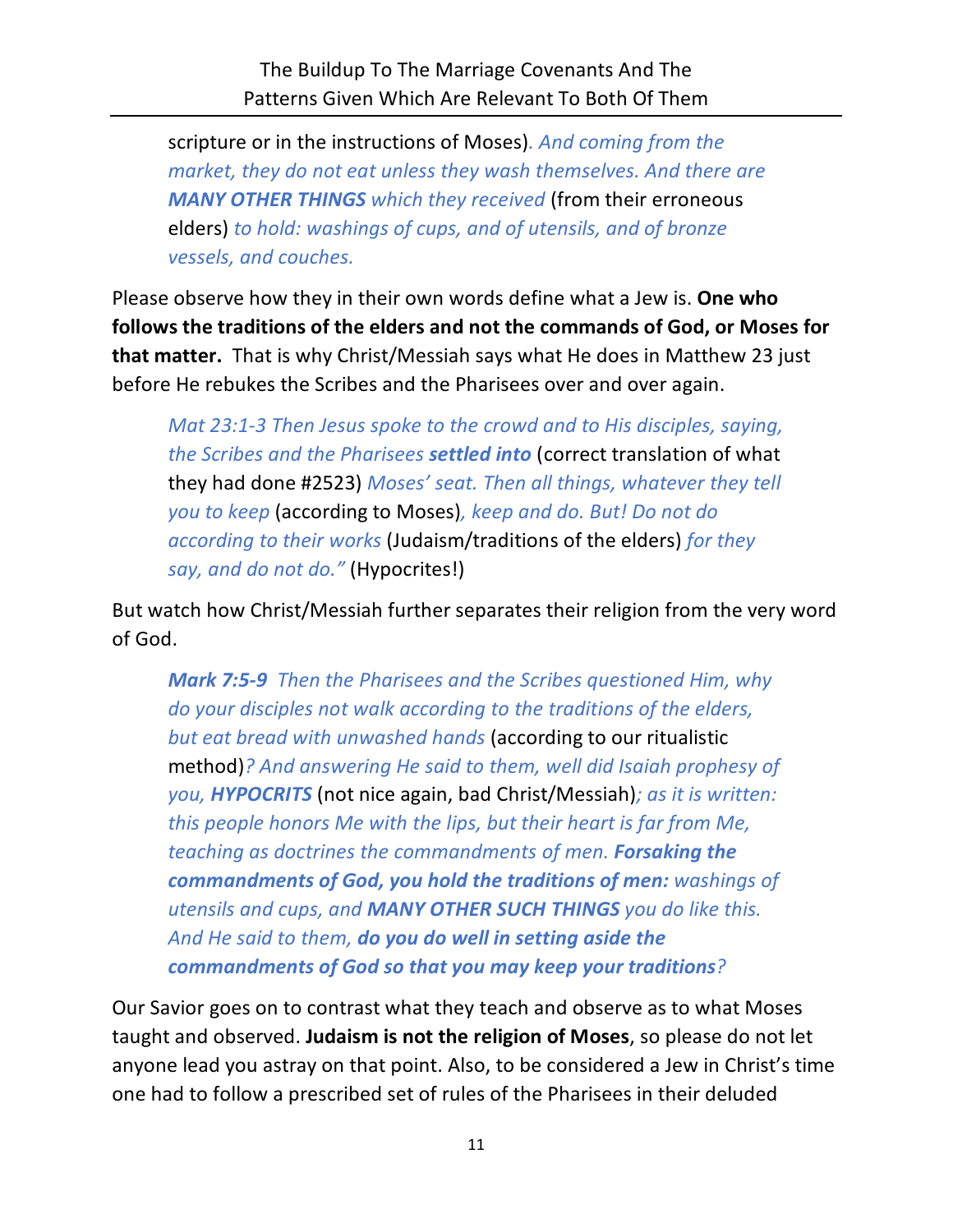traditions of the elders. It had nothing to do with being from the tribe of Judah in their eyes, only obediently doing what they taught and suborning the commands of God to a lesser position. That is why the last living Apostle stressed the fact that the Jews of Judaism had their own Passover instead of the Passover of Yehovah the Lord which, we will cover later.

When reading through the Second Marriage Covenant (SMC) scriptures, we can see that the teachers of the traditions of the elders were constantly harassing Paul after he **rejected Judaism** to follow the example of Christ/Messiah and His love of Father/Elohim. They tried desperately to foul up his efforts to bring a chaste virgin Bride to Christ/Messiah from the Gentiles. However, he also tried to convince his fellow countrymen that they were also able to marry into a New Marriage Covenant with Christ as we covered in an earlier chapter and may again later. However, Paul was specifically tasked with initiating the start of the count of the Gentiles required to complete the number of those who would completely internalize the Lamb of Father's household, because Native Israel had fallen short of the prescribed number.

*Rom 11:25 For I do not desire, brethren, that you should be ignorant of this mystery* (which, in fact, is actually a hidden truth)*, lest you should be wise in your own estimation, that hardening in part has happened to Israel until the fullness* (full count) *of the Gentiles has come in.*

Into what? The completion of the Marriage Covenant so the Plan could move forward. Native Israel: both the Nation of Israel and the Nation of Judah, had exhausted their time to do so, the time allotted to them to qualify to complete the number of the bride, the eternal helpmate, the second Eve. Some remained faithful throughout the process, but the vast majority did not, just as in these Second Marriage Covenant times of ours. "Many are called but few are chosen." Paul does tell us there are those who certainly did qualify to be the elect through their election process in **Romans 11:7**.

Paul also tells us about his efforts to the Gentiles:

*2 Cor 11:2 For I am jealous for you with godly jealousy. For I have betrothed you to one husband* (there are not two Husbands as some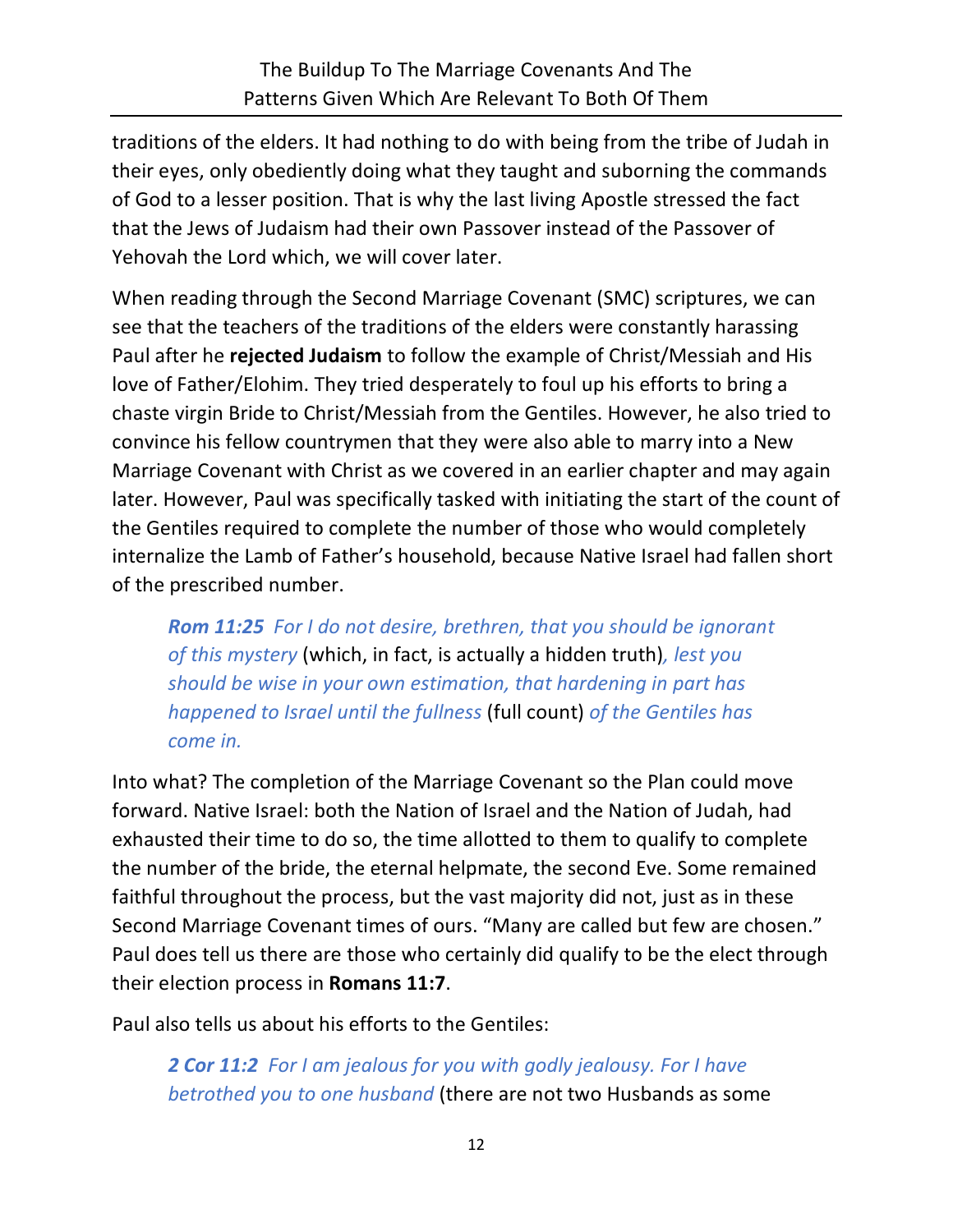disgustingly profess, and never have been!) *that I may present a chaste virgin to Christ/Messiah.*

We mentioned earlier that Moses was instructed to explain to Native Israel that Yehovah/The Word/Christ/Messiah was known to Abraham, Isaac, and Jacob as Shadday El and not as Yehovah. In earlier chapters, we covered some of His other names as well. In His Covenant relationship, He was their physical protector and provider. That was very important in the effort to establish a faithful and obedient husband and wife relationship between a man and a woman; Abraham and Sarah. It eventually reached an acceptable level for the Plan to move forward but that upward motion went downhill shortly after that with Isaac and his wife and then further with Jacob and his wives, all four of them.

This was not the desired outcome, but it had been planned for nonetheless, before the foundation of the current world. The Elohim had learned a lot about character previously from the angelic creation. They were hoping that mankind existing in a physical state of temporary life, and being dependent upon the other aspects of creation around them to live, **would develop a desire to care for the creation and each other**. It had become obvious that Yehovah/The Word would have to pick up the function and responsibilities of the male part of a faithful Marriage Covenant bond Himself to further the Plan along. The intent was to keep the physical bride on a qualifying path and to not have a conspiring and conniving wife on His hands. Without this course correction taking place, the Plan of Salvation would not come to an acceptable conclusion.

Now, we will be picking up where Moses is actively preparing Native Israel to be a chaste virgin to the Being we know as Yehovah/The Word/Christ/Messiah. The betrothal period will consume the time just prior to them leaving Egypt, and up to the time they come to Mount Sinai in the wilderness at Pentecost/Feast of Weeks.

The First Marriage Covenant terms and conditions are very specific. They contain instructions about how each will function in the relationship; as the Husband, Provider and Savior, and as the wife; being obedient and faithful to her Husband's rules for the family. It was imperative for Native Israel to keep very specific times of meeting with Him, which are called "appointed times" or in Hebrew, moedim.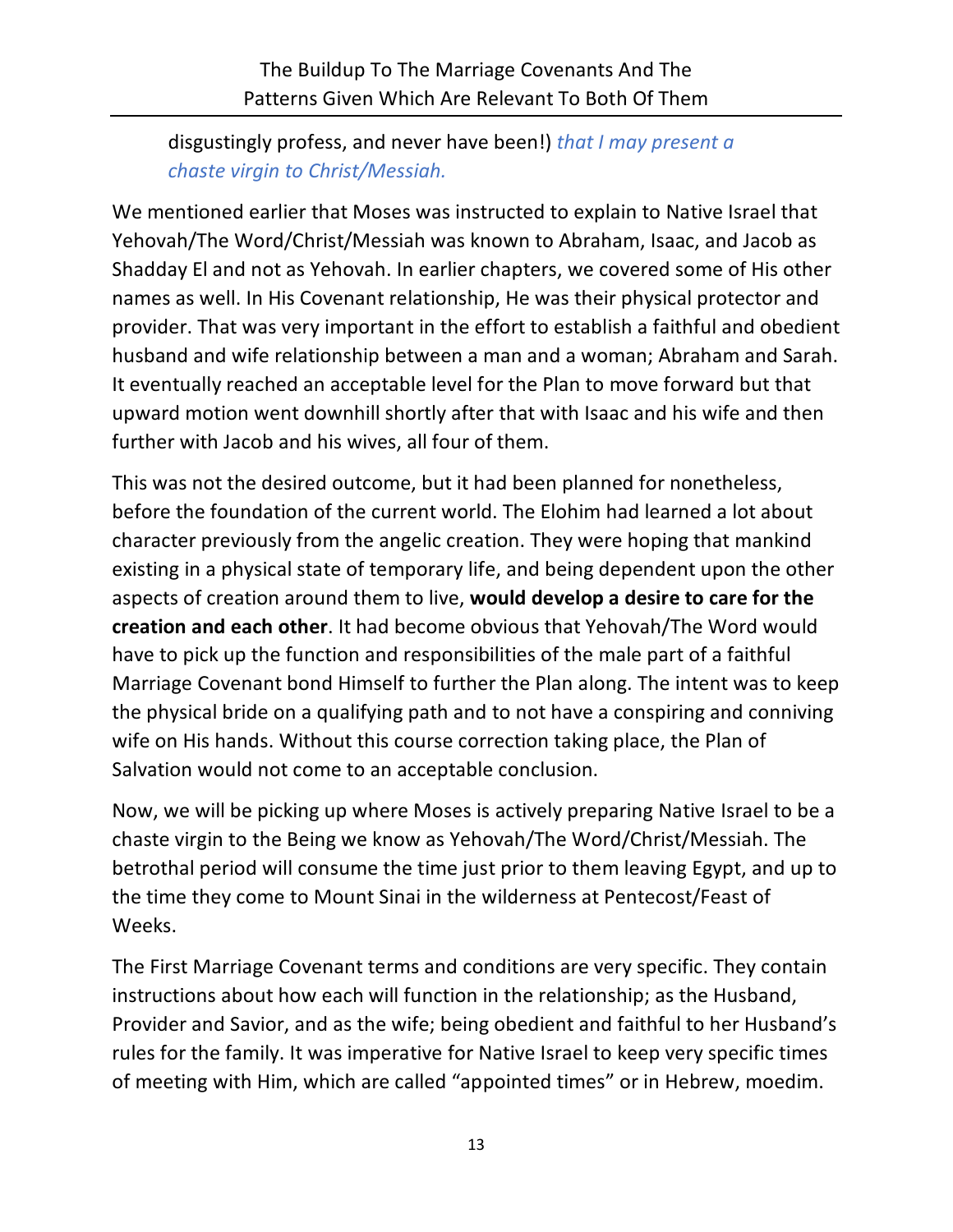The very first thing given to Native Israel before leaving Egypt was the means and method of knowing when these very specific days are. Thus, she would be without excuse to keep them correctly.

## **The Calendar of Yehovah Restated and Brought to Remembrance**

Just as the apostate descendants of Israel/Jacob had lost all understanding of who Shadday El was they also did likewise for His yearly Calendar. The fact it is being corrected here, prior to anything else other than His name is very, very significant to the timeline and the efforts of Native Israel to worship Him.

*Ex 12:1-2 And Yehovah said to Moses and to Aaron in the land of Egypt, saying, this month shall be the Head* (#7218) *of months for you. It shall be the first* (#7223) *of the months of the year for you.*

This was given before the delineation of the Covenant appointed times of meeting. It was also given long before the commands for the Sabbath. These moedim were the annual rehearsals of the epic reality they represented in the timeline of the Plan. Both Moses and Aaron were given this instruction as to the start of the year. Please notice the double emphasis on this month as well, **it was the Head of the months and it was the First of the months.** No misunderstanding that. Unfortunately, Judaism has decided the **seventh** month is the Head of all the months and sets their fake calendar by starting the count backwards from it to get to the beginning of the first month and thus the year.

Head here is #7218 Ro'sh. Notice what emphasis Strong's puts on its meaning: *"from an unused root apparently meaning to shake; the head (as most easily shaken), whether literally or figuratively (in many applications; of place, time, rank, etc.)"*

Please drink this in. It is called the Head of the months because of its description. **This month is the first month in which the very first limited heads of barley grain can be easily shaken to separate the seeds from the head and thus be able to be ground into flour**. Please put this into your Calendar understanding. The first of the mature heads, the Aviv heads, will take place **DURING THIS MONTH! NOT BEFORE IT.** This first maturing grain will be deemed the first of the firstfruits of barley as we will discuss a little later. Was Yehovah talking to them during the previous month? Of course not, for He said to them **THIS** month will be the Head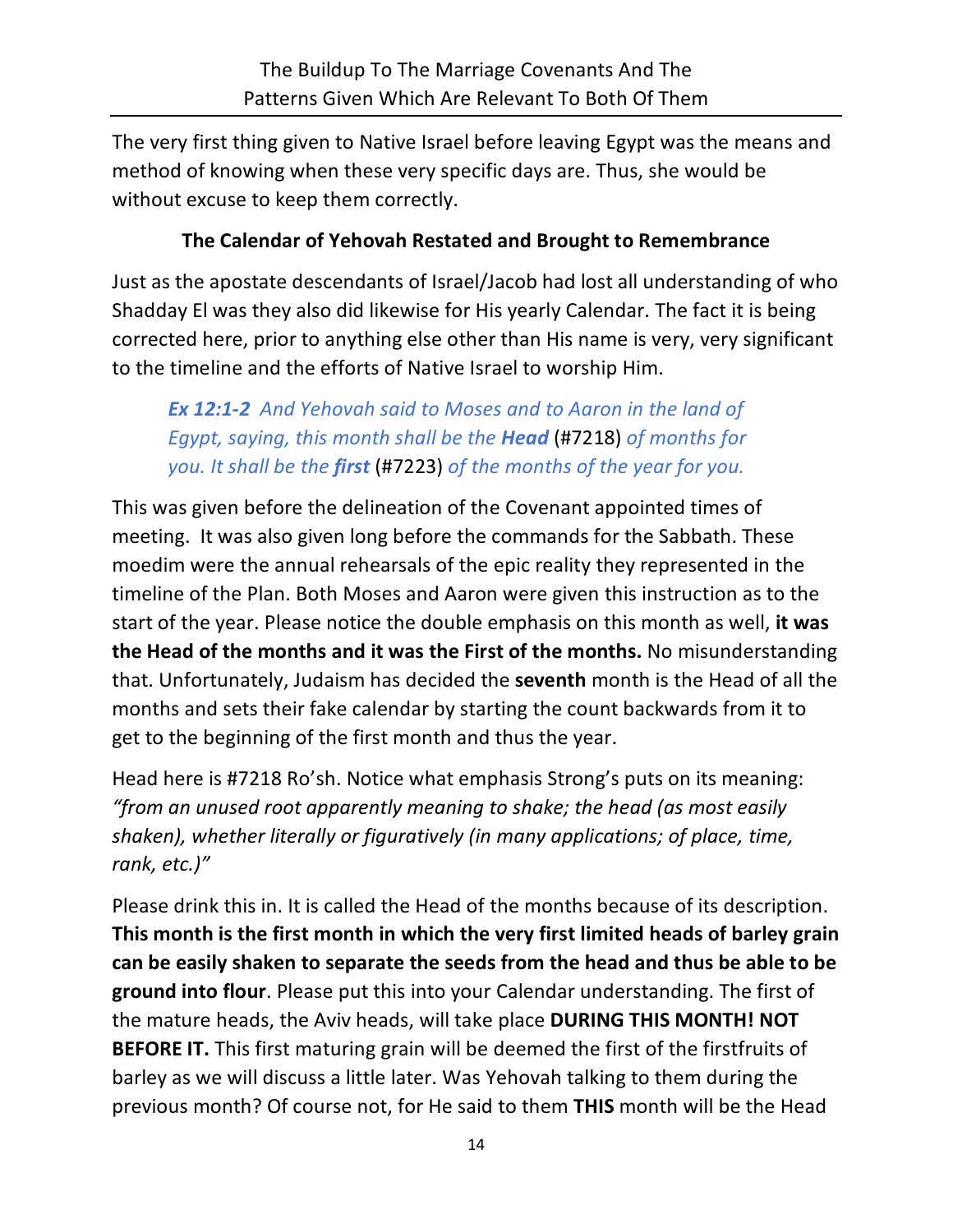and First to you in setting MY appointed times of meeting. The one they are in, not the 12th month of the previous year like **some false prophets proclaim and mislead many who are being called out of confusion to stumble back into it.**

The Brown Driver Briggs says of it: "head" as in head of man, head as seat of vision, chief over others, and the sum of essential content of matters.

The Elohim were being very particular about this month and are giving Native Israel, and thus us, **identifying markers and clearly visible signs to when it is**. To get all of what They are instructing we have to find a pattern from what is written in scripture: here a little, there a little, line upon line and precept upon precept. Native Israel had Moses to assist them with their Betrothed's instructions, but we have the very spirit of the Elohim; both Father and Son to assist us. **That is a very big course correction!** Yes, the content of this month of the first easily shaken heads is more important than all the rest for in it the rehearsals of the epic events in the Plan of Salvation commence. We are required to worship the Elohim in spirit and in truth.

This first month gives us the understanding of whom is who in the functions of the Marriage Covenant relationship. The information contained in the rehearsals of this month makes it possible for us to envision the Marriage Covenants dynamic start with the Second Adam prophesying His intent to lay down His very life for His wife, the Second Eve. That is 180 degrees opposite of the first Adam's actions. **This is the time and place where our Savior becomes the Tree of Life to Native Israel and eventually to us as we are grafted into it**. It is for that very reason Judaism was dumbed down by Satan and their vanity and politicking to proclaim the seventh month as the Head of the months. **Satan has been allowed to deceive their thinking so they would not understand the significance of the month of Abib (as we will see) as the month which contained the vital, essential, and visionary information as to the Plan of Salvation**. It tells us who the Savior actually was and would be in the days of His physical coming. Because of their treacherous actions, they, the Jews of Judaism, would not be able to have a relationship with the Elohim, and in particular, with Yehovah/The Word/Christ/Messiah in sincerity and truth. Once again as Paul tells us in **Romans 11:7-8**, their hearts were hardened and they were given a spirit of stupor, or as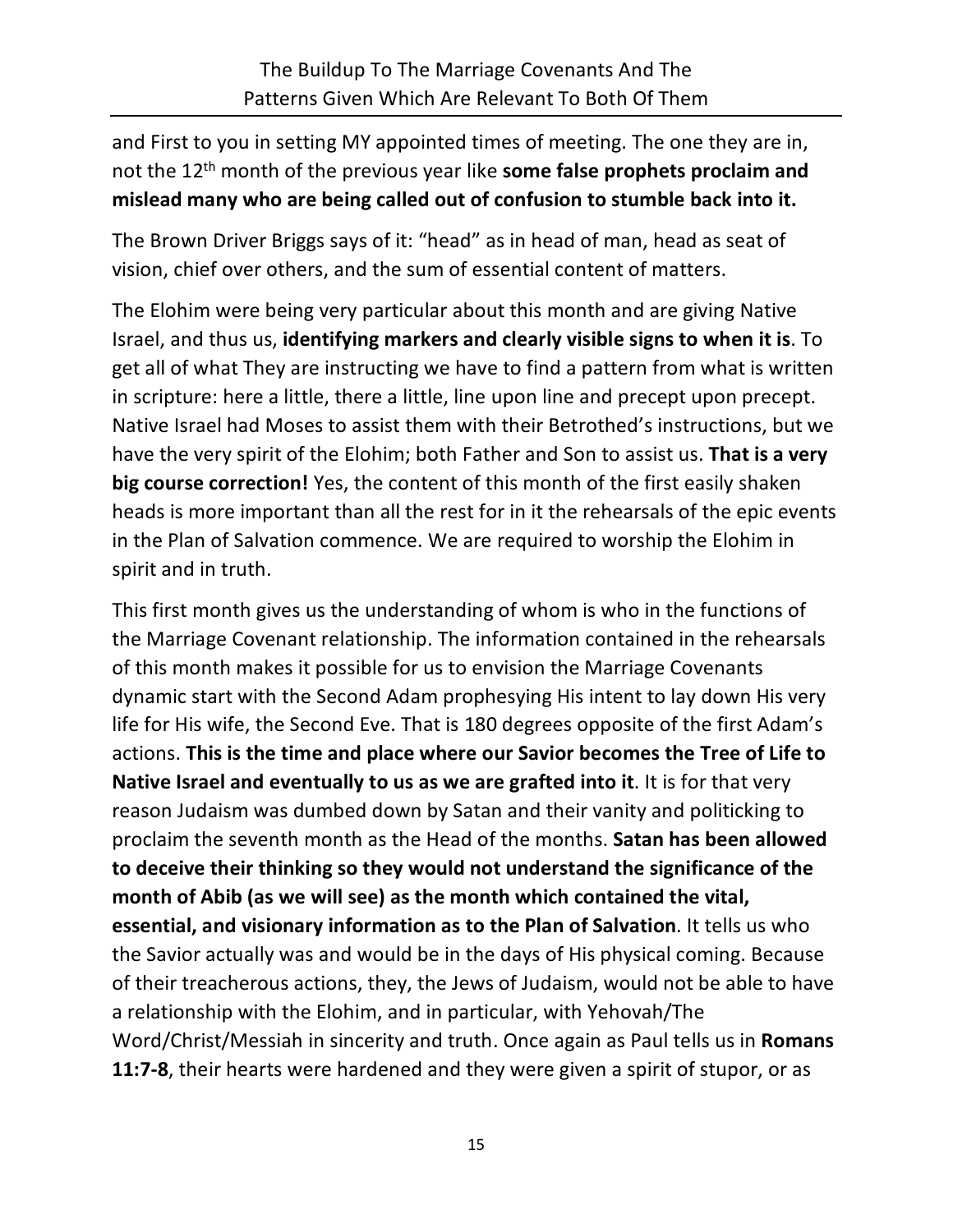the Greek means: *"lethargy and slumber, to be stricken with: dulling of the spiritual senses."*

Yehovah also instructed Moses and Aaron that it was not just the Head of the months **but also the First of the months and not the second or twelfth or any other for that matter.** The Hebrew for first here is #7223 Ri'shon; from #7221 in Strong's. The BDB says of it: *former, first, chief*. We know it is not referring to *"former"* here because Yehovah said **THIS** month. This word is a fascinating word and is used often as former and chief as well as first in some very definitive instruction in scripture pertaining to the appointed times of meeting and Their rehearsals contained in each.

Now, we will look at the second defining sign of this month as found in its name.

*Deu 16:1 Guard the month of Abib, and keep the Passover to Yehovah your Elohim* (because He is the only One, they actually knew at that time, as Christ/Messiah instructed us earlier)*. For in the month of Abib Yehovah your Elohim brought you out of Egypt by night.*

*Ex 13:4 Today you are going out in the month of Abib.*

*Ex 23:15 You shall keep the pilgrimage festival of Unleavened Bread. Seven days you shall eat unleavened bread, as I have commanded you, at the set time of the month of Abib. For in it you came out from Egypt, and they shall not appear before Me Reyqam:* (ineffectually, undeservedly, without cause and thus; in vain and void, without effect and in an empty condition. Unfortunately, that is exactly what ended up happening as we will see and as the earlier scriptures instructed us).

*Ex 34:18 You shall keep the pilgrimage festival of Unleavened Bread. Seven days you shall eat unleavened bread, which I commanded you, at the appointed time in the month Abib. For in the month of Abib you went out from Egypt.*

There is no doubt what the name of this month is. **It is the most important month of the year to the Elohim and to Their Plan of Salvation**. The name of this month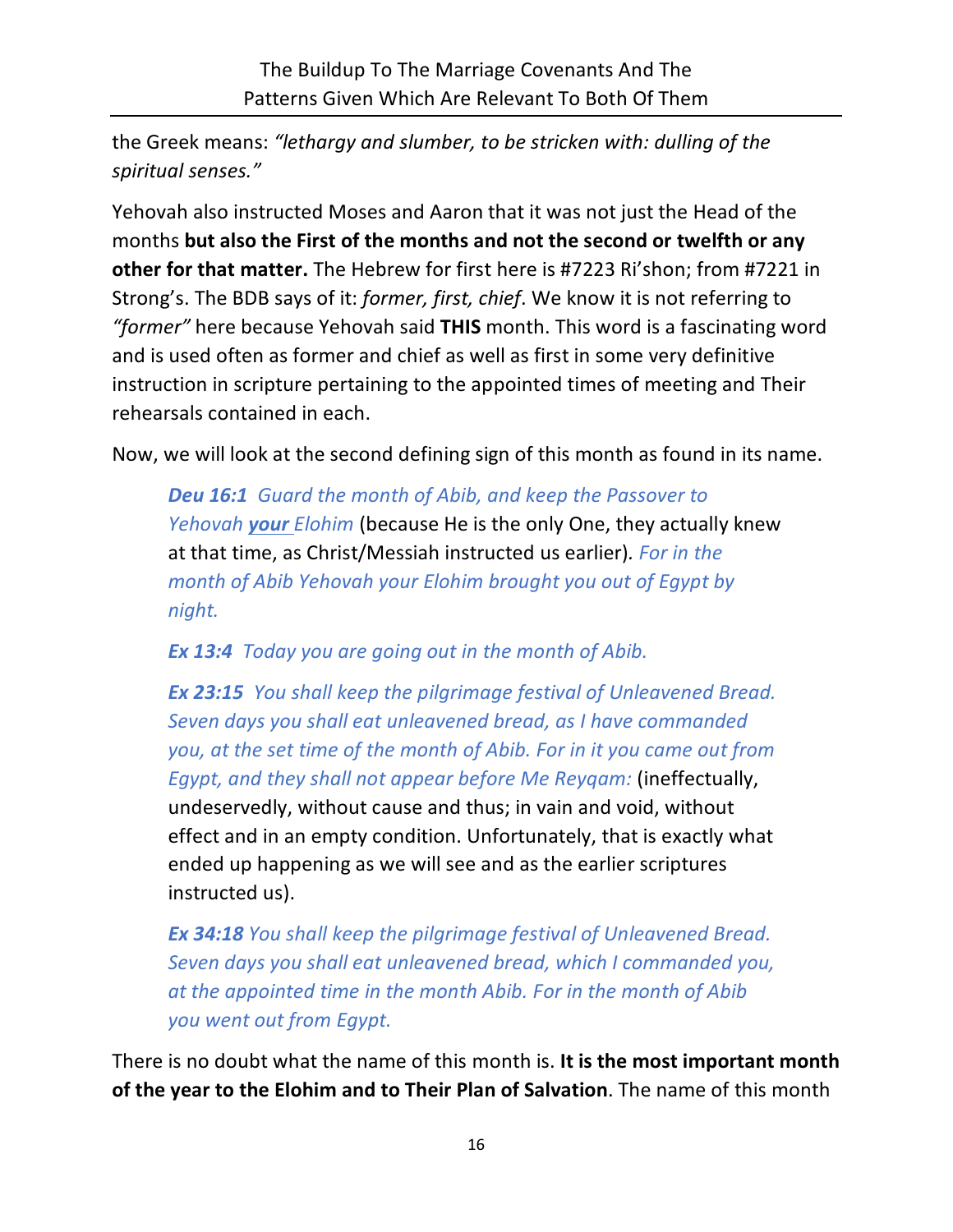of *"most easily shaken heads"* is Abib #24 in Strong's which tells us it is *"from an unused root meaning to be tender. Green, a young ear of grain; hence the name of the month Abib or Nisan."*

The BDB says of it: 1) *fresh young ears of barley*.

It becomes very obvious when understanding the essence of these two descriptive signs which occur during the month of Abib, that this month will be the first month to have quantities of aviv barley, enough for a wavesheaf offering, **being surrounded by a vast majority of unripe fields of green ears**. These mature barley locations with heads of grain which can have their seeds separated from them by shaking or winnowing by the middle of the month were to be searched out as the primary sign of the year changing. These are defining terms in the words used by Yehovah as to this month. We are all given the option of believing them or not. It's all about making the right choices. **These defining characteristics are the main criteria for determining which month is to be used to start the year.** Often one can observe green heads of barley the month before the first month, but they are empty heads. Only when you have a month of enough mature heads which can be easily shaken and ground into an omer wavesheaf offering, can you start the year. Everything is to be in the month of Abib nothing prior to it as Moses and Aaron were instructed by Yehovah. They were two witnesses to it.

The Elohim have placed these signs in the Promised Land in a way they can't be eradicated, try as one might. **The chief sign of this month, is having enough heads of barley mature enough for the omer offering during the days of UB, the middle of the month, and after the 14th Passover**. We can't repeat that enough. It is the First of the Firstfruit of barley and is representative of our Savior and the unselfish act of being beaten on our behalf. There are rules associated with this First of the Firstfruit Wavesheaf offering, which emphasizes that it is taken from the very first heads to mature in the Promised Land. The Elohim emphasize this in both Marriage Covenant scriptures.

*Ex 22:29 You shall not delay giving your harvest and your vintage. You shall give to Me the firstborn of your sons.*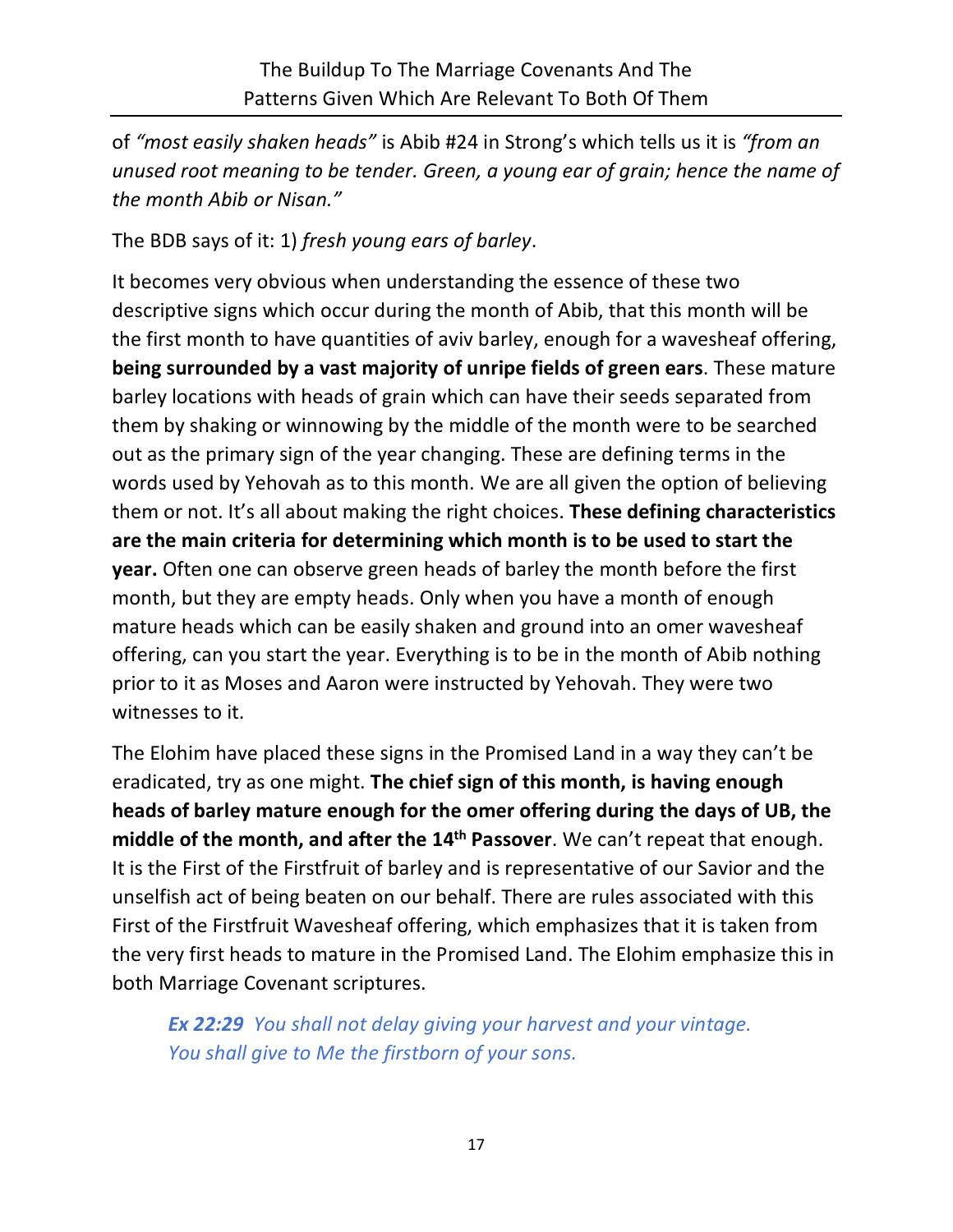If you remember back, we covered the first instances of these commanded practices as to firstfruit and firstborn offerings of Cain and Abel and how being negligent in the timing was a bad situation to be in as witnessed with Cain.

In *Mark 4:29* we are instructed*, But when the grain ripens, he immediately puts in the sickle, because the harvest has come.*

This is contained in the instruction Christ/Messiah was giving about the Kingdom using the example of how grain grows in verses 26-29.

*Ex 23:19 The First of the firstfruits of your ground you shall bring to the house of Yehovah your Elohim…*

When was the practice of the wavesheaf of barley to begin? Was it in Egypt? Was it in their journeys in the Wilderness?

*Lev 23:10-11 Speak to the children of Israel, and say to them: when you come into the Land which I give to you, and reap its harvest, and have brought in the sheaf* (past tense) *of the beginning of your harvest to the priest. He shall wave the sheaf before Yehovah, to be accepted on your behalf; on the day after the Sabbath, the priest shall wave it.*

Please keep this in mind when you read Ephesians.

*Eph 5:26-27 That He may sanctify it, cleansing it by the washing of the water in the word, that He might present it to Himself as a glorious church, not having spot or wrinkle, or any such things; but that it be holy and without blemish.*

*Deu 16:9 You shall number to yourselves seven weeks, when the sickle begins to reap in the standing grain, you shall begin to number seven weeks*

Which will take us to Pentecost or Feast of Weeks.

There is another very important rule pertaining to this First of the Firstfruit grain offering in the month of Abib.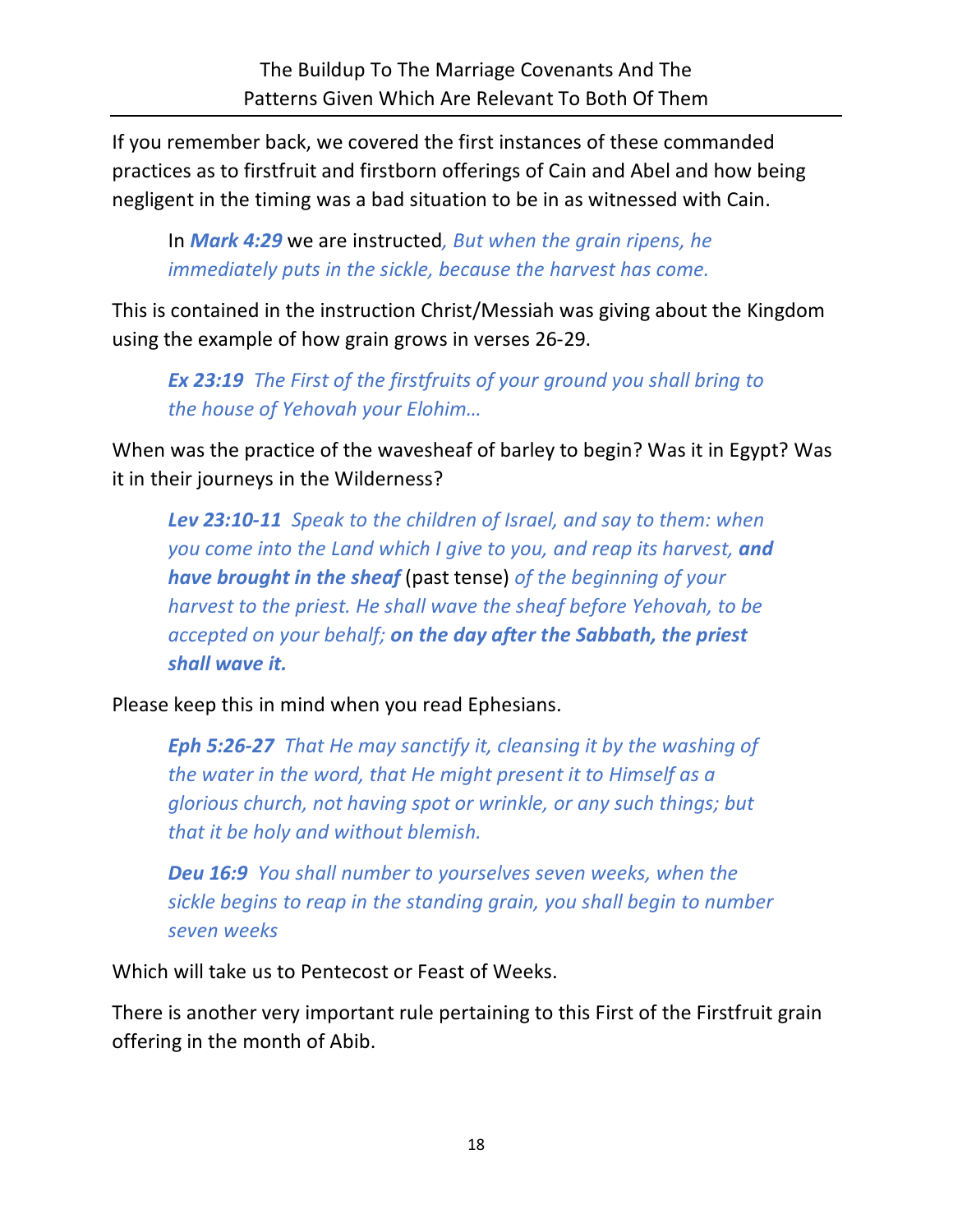*Lev 2:14 And if you bring near a grain offering of firstfruits to Yehovah, new heads from the field dried out with fire resulting in kernels which can be ground into flour then you shall bring it near for an* (acceptable) *grain offering of your firstfruits.*

This is the minimum standard of maturity for a First of the Firstfruit Wavesheaf offering on the first day of the week, the day which follows the weekly Sabbath (#7676) which occurs during the seven days of Unleavened Bread.

The month of Abib cannot begin unless this condition will be met for the potential wavesheaf day of the upcoming month. It is very easy for us today and for the Levites who had charge of such things in their day to know if the maturing grain would meet these requirements two weeks after the New Moon to start the month.

The other sign representing our Savior in this month is the little lamb, which we will discuss. Remember back to Adam and Eve and how Adam was not a savior to Eve, his sinning wife. Instead, he joined her in her sinning ways and when confronted as to his disobedient and unfaithful actions, he blamed his wife and then Yehovah as well. As a result of that, a life had to be given through the shedding of blood so their nakedness could be covered. We will see this pattern of shed blood continue through to the end of the Plan's timeline.

It is easy to see why the Elohim had to transfer this knowledge of the acceptable start of the year to Moses and Aaron so they in turn could instruct Native Israel. This is all vital to keeping the annual rehearsals on each of their appointed days and in their appointed months.

After giving the chronology of their order, and some rules and commands specific to them as well as the actual dates of the days in Leviticus 23, the Elohim give this final statement of responsibility about them.

*Lev 23:37 These are the set appointed times of Yehovah which you shall proclaim holy gatherings, to bring a fire offering to Yehovah, a burnt offering and a food offering, a sacrifice, and a drink offering, the thing of a day on its own day.*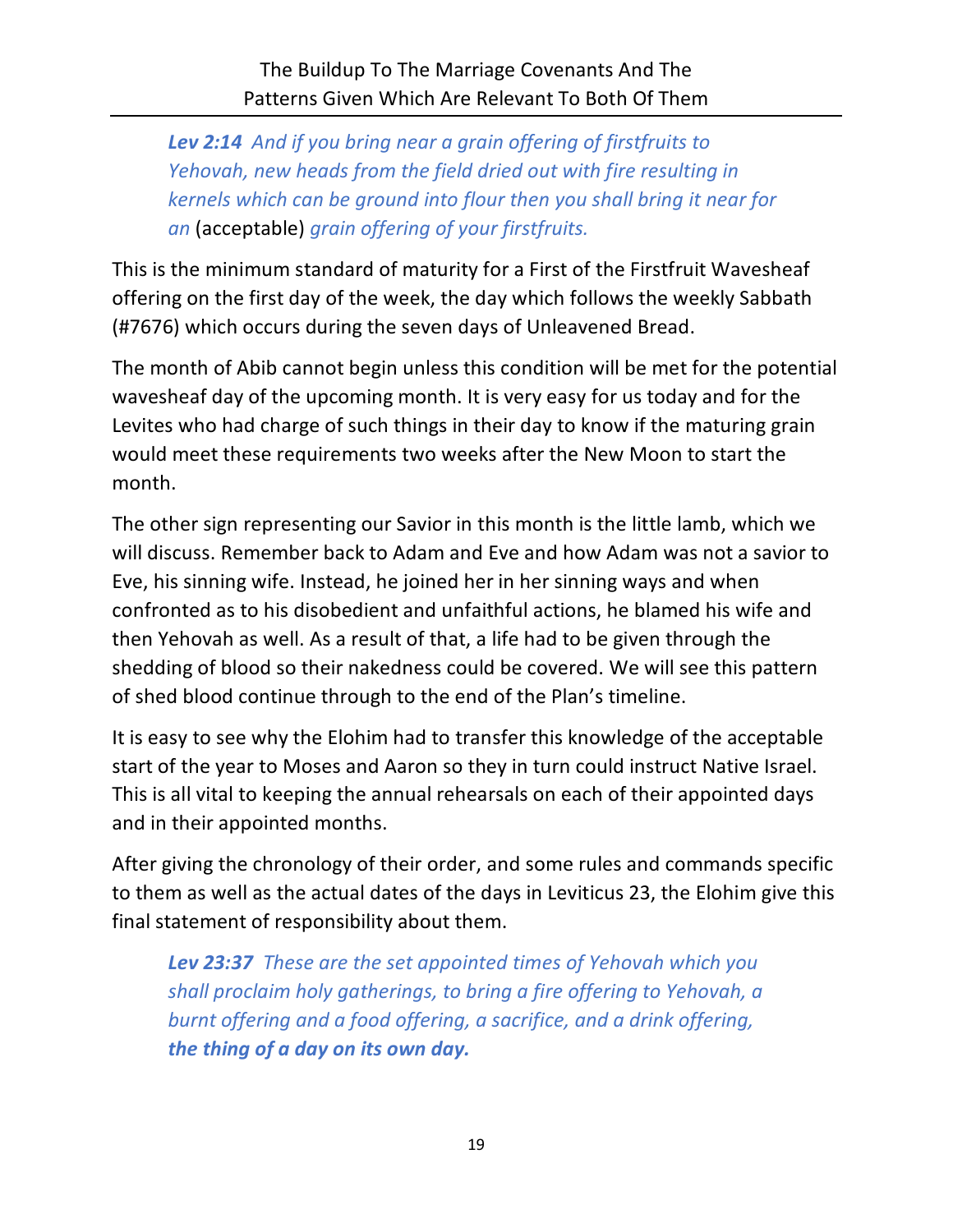That means exactly what it says. You can't split the functions and the ingesting of the offerings of Passover over two days. That pertains to all the others as well. **Everything on the exact day of the month that the Elohim say**. You can't find anywhere in scripture where the Elohim command Passover on any day other than the 14<sup>th</sup> of the month in its entirety! We will be covering that shortly as we move through Exodus 12.

This chapter of Exodus introduces us to the ultimate course correction in the timeline of the Plan of Salvation. **Yehovah's participation in the function of the Second Adam is the game changing event to start off the Marriage Covenant timeline**. His role, as such, will pick up where the first Adam failed miserably. As mentioned, Adam did not want any part of being a savior to his sinning wife who was of his body; bone of his bone and flesh of his flesh. The Second Adam will be showing His betrothed; Native Israel, that He was willing to lay down His life to set her free from the penalty of sin and thus become her Savior as well as her Husband. As the Head of Creation, it was an act of love; of outgoing concern for her. Thus it is no coincidence that He conducts His own sacrifice in the Head of the months. He, as The Word/Yehovah, had created everything that was created as we examined in earlier chapters. This is a fact stressed in the scriptures attributable to both Marriage Covenants, and even in John's last writings in the Book of Revelation when he addressed the Laodicean Church.

## *Rev 3:14 And to the messenger of the church of Laodicea, write: these things says the Amen, the Faithful and True Witness, the Head of the creation of God/Elohim.*

This same fact is told to us repeatedly by John in his Gospel and Epistle writings that the Being we know as Jesus Christ was an equal member of the Elohim and that everything that was made was made by Him. **John 1:1-4.**

It should be relatively simple to deduct why Yehovah was instructing Moses and Aaron in this knowledge of the start of the year and identifying the month by clearly visible signs in it. Many have tried to discount this simple teaching of the start of the year in the month of Abib, which we have just reviewed. Judaism has gone its own way just as the other religions of the world have done in observing